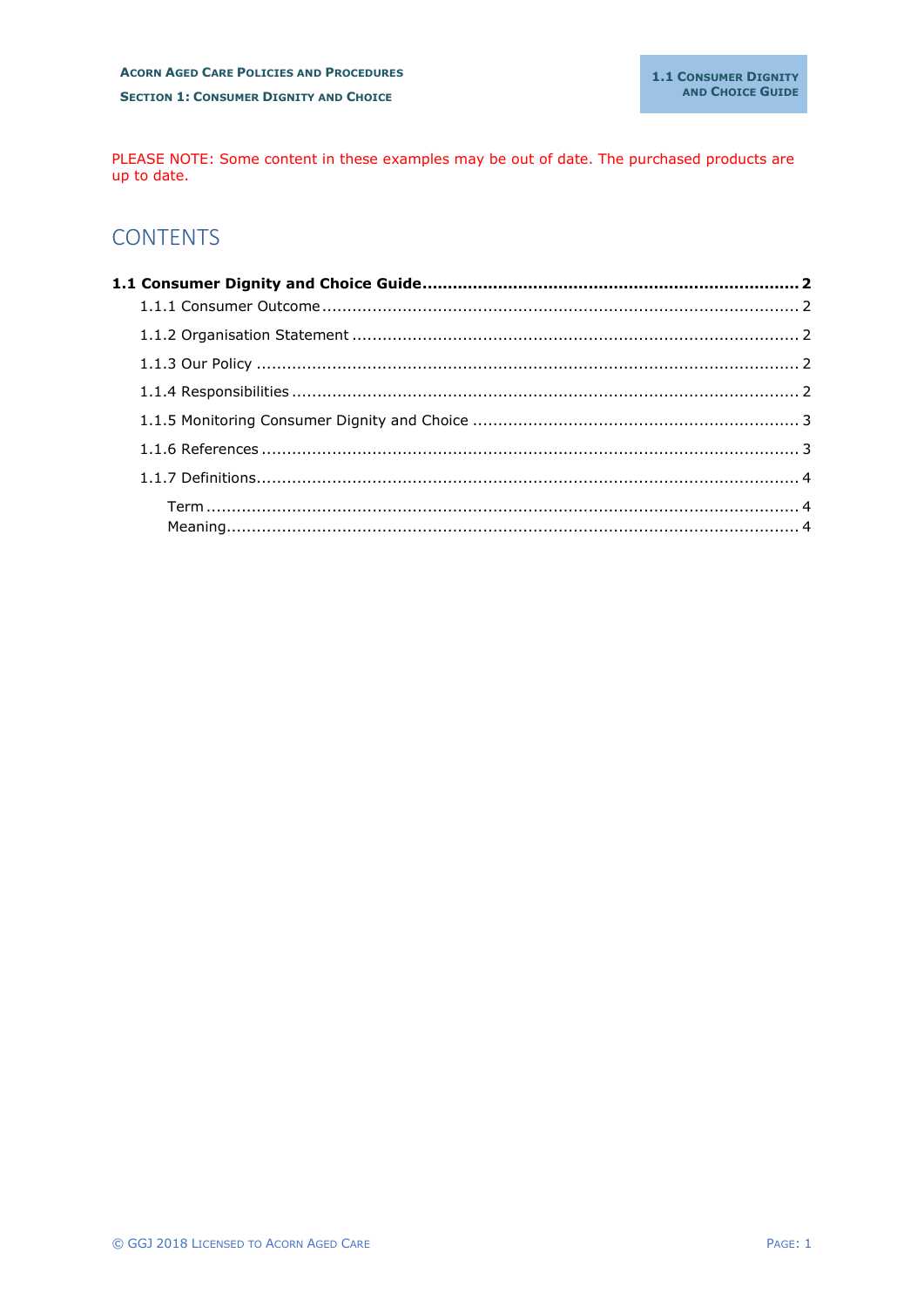# <span id="page-1-0"></span>1.1 CONSUMER DIGNITY AND CHOICE GUIDE

#### <span id="page-1-1"></span>1.1.1 CONSUMER OUTCOME<sup>1</sup>

*"I am treated with dignity and respect and can retain my identity. I can make informed choices about my care and services and live the life I choose."*

## <span id="page-1-2"></span>1.1.2 ORGANISATION STATEMENT<sup>2</sup>

Acorn Aged Care:

- Has a culture of inclusion and respect for consumers
- Supports consumers to exercise choice and independence
- Respects consumers' privacy.

### <span id="page-1-3"></span>1.1.3 OUR POLICY<sup>3</sup>

- Each consumer is treated with dignity and respect, and their identity, culture and diversity is valued
- Care and services are culturally safe
- Each consumer is supported to exercise choice and independence, including to:
	- $\circ$  make decisions about their own care and the way care and services are delivered
	- $\circ$  make decisions about when family, friends, carers or others should be involved in their care
	- o communicate their decisions
	- $\circ$  make connections with others and maintain relationships of choice, including intimate relationships
- Each consumer is supported to take risks to enable them to live the best life they can
- Information provided to each consumer is current, accurate and timely, and communicated in a way that is clear, easy to understand and enables them to exercise choice
- Each consumer's personal privacy is respected, and information is kept confidential.

#### <span id="page-1-4"></span>1.1.4 RESPONSIBILITIES

- Management ensures processes and practices are in accord with consumer dignity and choice and provide the resources to support staff and consumers including staff development and supervision
- Staff follow policies and procedures, participate in development opportunities, treat consumers with dignity and respect at all times, work to maintain an environment that is culturally safe, support consumers to make informed choices about their care and ensure the privacy and confidentiality of consumers
- Consumers and/or their representatives make their choices known to staff and let us know when they feel they have not been treated with dignity and respect or have not been supported or permitted to express their choices about their care and services.

<sup>1</sup> Australian Government Aged Care Quality and Safety Commission April 2019 *Guidance and Resources for Providers to Support the Aged Care Quality Standards*

<sup>2</sup> Ibid., p.4. Note that Ibid means 'in the same source last referenced in the footnote above.'

 $3$  Ibid., p.4.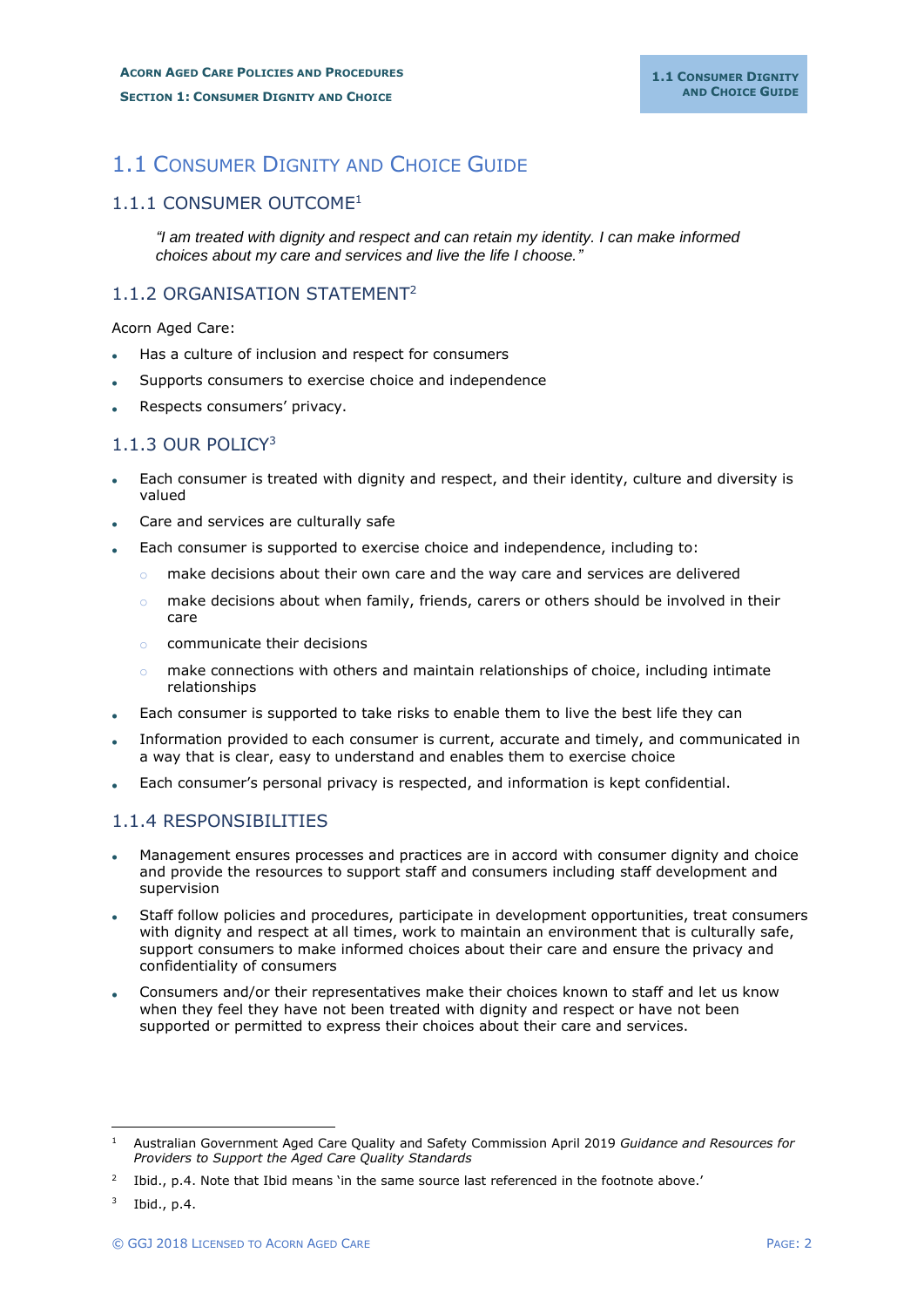### <span id="page-2-0"></span>1.1.5 MONITORING CONSUMER DIGNITY AND CHOICE

Consumer dignity and choice processes and systems are regularly audited as part of our audit program and staff, consumers and other stakeholders are encouraged to provide ongoing feedback on issues and areas where improvements can be made (see Corporate Calendar in Forms/Governance Documents and 8.9 Continuous Improvement).

#### <span id="page-2-1"></span>1.1.6 REFERENCES

- Australian Government Aged Care Sector Committee *Aged Care Sector Statement of Principles* 2015
- Australian Government *Charter of Rights and Responsibilities Home Care* 2017
- Australian Government Department of Health *Charter of Aged Care Rights* (Effective 1 July 2019)
- Australian Government *Competition and Consumer Act 2010*
- Australian Government Aged Care Quality and Safety Commission *Guidance and Resources for Providers to Support the Aged Care Quality Standards* April 2019
- Australian Government *Commonwealth DSS Comprehensive Grant Agreement* 2014 Clause 28 **Subcontractors**
- Australian Government Department of Health Advisory email: *Home Care Providers – Know your Rights and Obligations* 6 August 2018
- Australian Government Department of Health *Changing Home Care Providers* 5 January 2017
- Australian Government Department of Health *CHSP Funding Extension 21 July 2018* (web document)
- Australian Government Department of Health *Commonwealth Home Support Programme - Program Manual* 2018
- Australian Government Department of Health Aged Care Sector Committee Diversity Sub-Group *Aged Care Diversity Framework* December 2017
- Australian Government Department of Health *Home Care Packages Program Operational Manual* December 2015
- Australian Government Department of Health *Information for Aged Care Providers Newsletter Issue 12 August 2018*
- Australian Government Department of Health *mai example – calculation of unspent home care amounts 2017*
- Australian Government Department of Health *Maximising Independence – Wellness and Reablement Approaches (Pertaining to CHSP)* June 2018
- Australian Government Department of Social Services *Living Well at Home: CHSP Good Practice Guide Commonwealth Home Support Programme* July 2015
- Australian Government Federal Register of Legislation *User Rights Principles* 2014 Division 2 Responsibilities of Approved Providers of Home Care – General 17: Security of Tenure 27 February 2017
- Australian Government My Aged Care *Actively Managing Unspent Funds*
- Australian Government My Aged Care http://www.myagedcare.gov.au/help-home/home-carepackages/home-care-agreement February 2017
- Australian Government Office of the Australian Information Commissioner *Protecting Customers Personal Information* Accessed 8 August 2019
- Australian Government *Privacy Act 1988 and Privacy Amendment (Enhancing Privacy Protection) Act 2012*
- Meaningful Ageing Australia *National Guidelines for Spiritual Care in Aged Care* 2016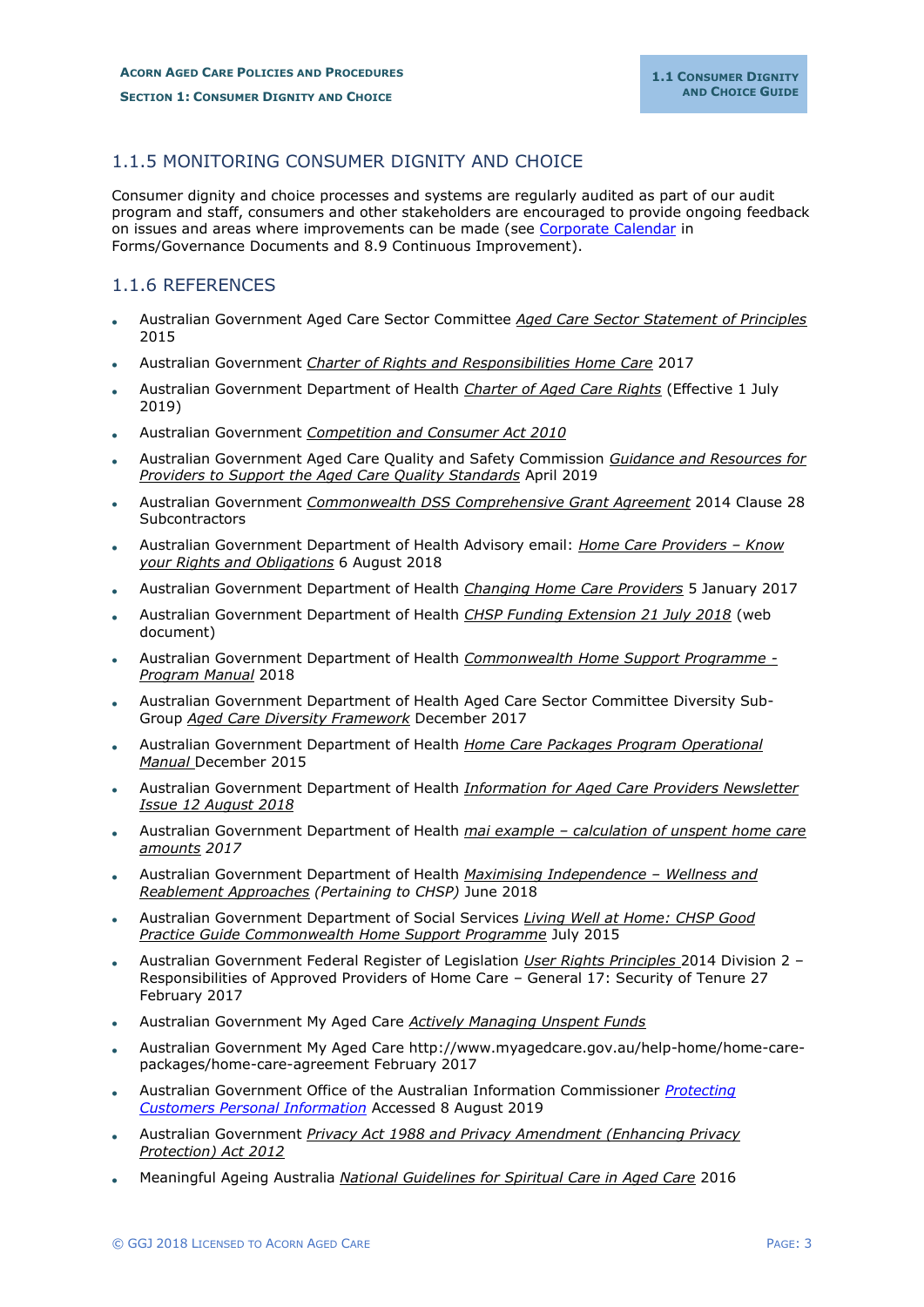• Williams, Robyn *Cultural safety: what does it mean for our work practice?* Australian and New Zealand Journal of Public Health. 23(2): 213-214 2008 Cited in Aged Care Quality Standards Standard 4: Services and Supports for Daily Living June 2018 p 82

## <span id="page-3-0"></span>1.1.7 DEFINITIONS<sup>4</sup>

<span id="page-3-2"></span><span id="page-3-1"></span>

| Term                     | Meaning                                                                                                                                                                                                                                                                                                                                                                                                                                                                                  |
|--------------------------|------------------------------------------------------------------------------------------------------------------------------------------------------------------------------------------------------------------------------------------------------------------------------------------------------------------------------------------------------------------------------------------------------------------------------------------------------------------------------------------|
| Carer                    | A person who provides personal care, support and help to a consumer.<br>This doesn't include members of the organisation's workforce, or people<br>the organisation contracts or pays to provide those services, or people<br>who provide the services as a volunteer. This definition is in line with the<br>Carer Recognition Act 2010.                                                                                                                                                |
| Consumer                 | A person we provide or intend to provide aged care and services for and<br>their guardian and/or their representatives nominated by them.                                                                                                                                                                                                                                                                                                                                                |
| Consumer-centred<br>care | Consumer-centred care is health care that is designed around an<br>individual's needs, preferences and background. It includes a partnership<br>between consumers and health care providers.                                                                                                                                                                                                                                                                                             |
| Cultural safety          | Culturally safe care and services are those that are planned and delivered<br>in a way that is spiritually, socially, emotionally and physically safe for<br>consumers. It's also how a person's identity is respected so that who they<br>are and what they need, isn't questioned or denied.                                                                                                                                                                                           |
| Dignity of risk          | Dignity of risk is the concept that all adults have right to make decisions<br>that affect their lives and to have those decisions respected, even if there<br>is some risk to themselves. Dignity of risk means respecting this right.<br>Care and services need to strike a balance between respect for the<br>individual's autonomy and the protection of their other rights (such as<br>safety, shelter), unless it is unlawful or unreasonably impinges on the<br>rights of others. |
| Diversity                | Diversity refers to consumers' varied needs, characteristics and life<br>experiences. Consumers may have specific social, cultural, linguistic,<br>religious, spiritual, psychological, medical, and care needs. The term also<br>refers to peoples' diverse gender and sexuality identities, experiences and<br>relationships, including lesbian, gay, bisexual, transgender or intersex<br>(LGBTI).                                                                                    |
| Respectful               | Being respectful includes understanding a person's culture, acknowledging<br>differences, and being actively aware of these differences. It is about<br>understanding that each consumer is unique and has a right to be treated<br>in an inclusive and respectful way.                                                                                                                                                                                                                  |
|                          | People with special needs, defined at section 11-3 of the Aged Care Act<br>1997, are listed below:                                                                                                                                                                                                                                                                                                                                                                                       |
|                          | People from Aboriginal and Torres Strait Islander communities                                                                                                                                                                                                                                                                                                                                                                                                                            |
|                          | People from culturally and linguistically diverse backgrounds (CALD)<br>$\bullet$                                                                                                                                                                                                                                                                                                                                                                                                        |
|                          | People who live in rural or remote areas                                                                                                                                                                                                                                                                                                                                                                                                                                                 |
| Special needs            | People who are financially or socially disadvantaged<br>$\bullet$                                                                                                                                                                                                                                                                                                                                                                                                                        |
| groups                   | Veterans<br>$\bullet$                                                                                                                                                                                                                                                                                                                                                                                                                                                                    |
|                          | People who are homeless or at risk of becoming homeless                                                                                                                                                                                                                                                                                                                                                                                                                                  |
|                          | Care leavers                                                                                                                                                                                                                                                                                                                                                                                                                                                                             |
|                          | Parents separated from their children by forced adoption or removal                                                                                                                                                                                                                                                                                                                                                                                                                      |
|                          | Lesbian, gay, bisexual, transgender and intersex people (LGBTI).                                                                                                                                                                                                                                                                                                                                                                                                                         |

<sup>4</sup> Adapted from Australian Government Aged Care Quality and Safety Commission *Guidance and Resources for Providers to Support the Aged Care Quality Standards* January 2019